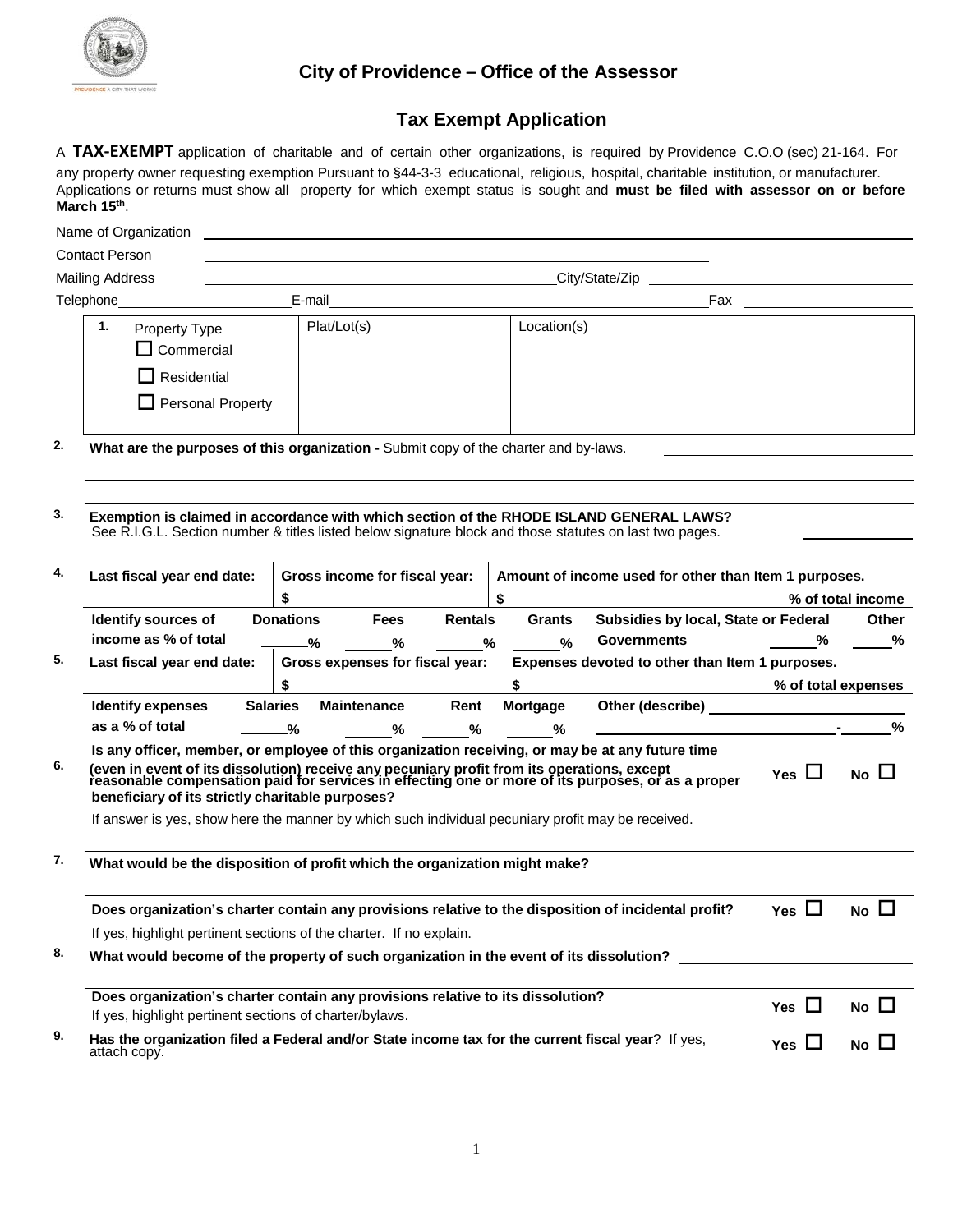

## **10. Describe real estate, number of parcels, location, area and uses. If additional lines needed - copy and attach.**

| Location - Street and Map/ /Lot |  | $Area -$<br>Land/Bldg. |  | <b>Uses</b> |  |
|---------------------------------|--|------------------------|--|-------------|--|
|                                 |  |                        |  |             |  |
|                                 |  |                        |  |             |  |
|                                 |  |                        |  |             |  |
|                                 |  |                        |  |             |  |
|                                 |  |                        |  |             |  |
|                                 |  |                        |  |             |  |
|                                 |  |                        |  |             |  |
|                                 |  |                        |  |             |  |
|                                 |  |                        |  |             |  |
|                                 |  |                        |  |             |  |

**11. Is all the real estate being used exclusively for purposes of the organization as stated in item Number 2.** If not list those not so used below **Yes**  $\square$  **No**  $\square$ **Percentage of time**

| Location | $\tilde{\phantom{a}}$<br>used for other<br>purposes | Uses other than stated in item Number 1 |
|----------|-----------------------------------------------------|-----------------------------------------|
|          | %                                                   |                                         |
|          | %                                                   |                                         |
|          | $\%$                                                |                                         |
|          | %                                                   |                                         |
|          | %                                                   |                                         |
|          | %                                                   |                                         |
|          | %                                                   |                                         |
|          | %                                                   |                                         |
|          | $\%$                                                |                                         |
|          | %                                                   |                                         |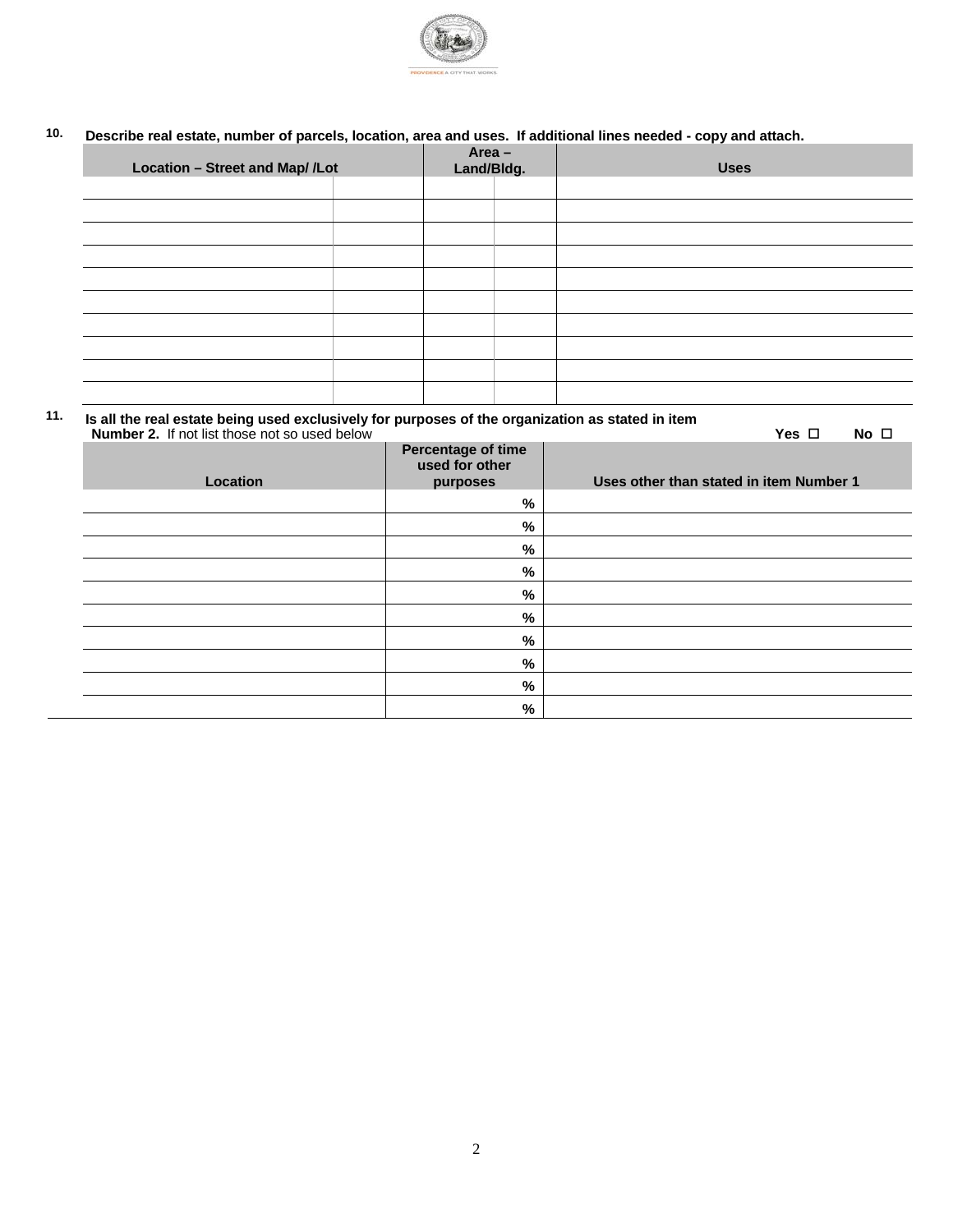

#### <sup>12.</sup> Is any portion of the real estate rented, leased or otherwise occupied by other than the reporting organization? If yes, describe below.  $Yes \Box \qquad No \Box$

| Location | Area rented, leased or<br>occupied by others | <b>Lessee's or Occupant's Name</b> |
|----------|----------------------------------------------|------------------------------------|
|          |                                              |                                    |
|          |                                              |                                    |
|          |                                              |                                    |
|          |                                              |                                    |
|          |                                              |                                    |
|          |                                              |                                    |
|          |                                              |                                    |
|          |                                              |                                    |
|          |                                              |                                    |
|          |                                              |                                    |

### **13. Registered Motor Vehicles**

| Year | <b>Make</b> | <b>Model</b> | <b>VIN</b> | Registration | <b>Purpose Used/Driver</b> | % Time<br>other uses |
|------|-------------|--------------|------------|--------------|----------------------------|----------------------|
|      |             |              |            |              |                            |                      |
|      |             |              |            |              |                            |                      |
|      |             |              |            |              |                            |                      |
|      |             |              |            |              |                            |                      |
|      |             |              |            |              |                            |                      |
|      |             |              |            |              |                            |                      |
|      |             |              |            |              |                            |                      |
|      |             |              |            |              |                            |                      |
|      |             |              |            |              |                            |                      |
|      |             |              |            |              |                            |                      |

| 14.             | Has organization received a State of Rhode Island Sales Tax Exemption? If yes, attach a copy. If no,<br>explain.                  | Yes $\Box$ | No $\Box$   |
|-----------------|-----------------------------------------------------------------------------------------------------------------------------------|------------|-------------|
| 15 <sub>1</sub> | Has organization received an exemption from the IRS in accordance with Section 501 (c)?<br>If yes, attach a copy. If no, explain. | Yes $\Box$ | $No$ $\Box$ |

#### **Put a check mark in front of each described document attached with this initial**

#### **16. Documents Provided:**

#### *Personal Property Declaration is the only item required for Additional Reports.*

IRS document (most recent) recognizing the organization as tax exempt under 26 U.S.C. Sec. 501 (c) or 501 (d).

State of Rhode Island Sales Tax Exemption.

**Evidence that corporation has timely filed its annual return naming officers & directors with the Secretary of State.** 

Certified copy by authorized officer of corporate charter and by-laws or good faith equivalent if applicant is not corporation.

Signed federal and/or state income tax returns, with all schedules attached for most current year.

Audited financial statements for the latest available year.

Description of each source of revenue, e.g., rents, fees, grants, charges, gifts, donation, and the like, generated by or for each use of all real and/or personal property.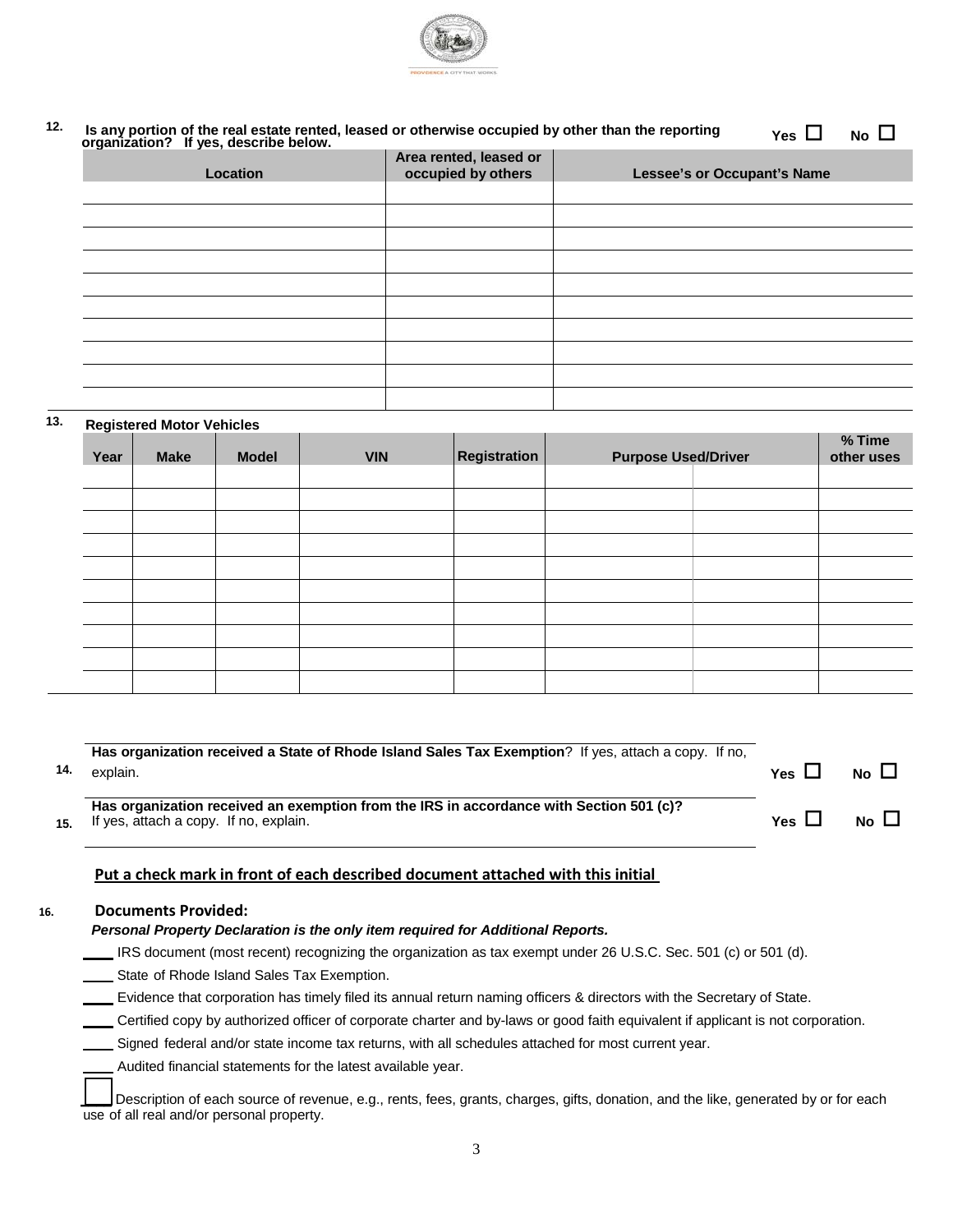

 Description of all uses of real and/or personal property, owned or leased, of which an exempt activity is a part, whether or not exemption is requested for any such use or uses.

\_\_\_\_ Personal property declaration for the current year **REQUIRED ANNUALLY**

Evidence of compensation in money or in-kind paid to officers, directors and/or employee of the applicant.

Evidence that the property is used as claimed (**may result in an inspection by assessor personnel**)

#### **I do hereby declare under oath that, according to the best of my knowledge, remembrance and belief, this report is true.**

| <b>Signed:</b> Treasurer or other Chief Financial Officer of the Corporation | Title | <b>Date</b> |
|------------------------------------------------------------------------------|-------|-------------|
|                                                                              |       |             |

For additional information, please refer to the Section of the Rhode Island General Statutes listed.

| <b>Religious or Educational</b> | $44-3-3(5)$        | Aid & Support for poor | $44-3-3(12)$                        |
|---------------------------------|--------------------|------------------------|-------------------------------------|
| Dwelling for Clergy             | $44 - 3 - 3 - (6)$ | Non-profit Hospital    | $44-3-3(12)$                        |
| Education exclusive             | $44 - 3 - 3(8)$    | Organization VOW       | $44 - 3 - 3(13)$                    |
| Exempt by Charter               | $44 - 3 - 3(10)$   | Fraternal organization | $44 - 3 - 3(14)$                    |
| Land for burial ground          | 44-3-3 (11)        | Manufacturing          | 44-3-3 (20 through 24)              |
|                                 |                    | Formal Council action  | $44-3-3(25)$ attach proof of action |

# **This Area for Office use only**

| Signed:<br>Assessor | Application<br><b>Approved</b> | Date |
|---------------------|--------------------------------|------|
| $\mathbf{v}$        | Denied<br><b>\pplication</b>   |      |
|                     |                                |      |

Denied as a copy of the Organization's IRS tax exemption certificate or determination letter under Section 501 (c) or 501 (d) of the IRS Code was not filed.

Denied as a copy(s) of the Organization's by-laws and/or Charter, was/were not filed.

Denied for failure to forward documentation that would support whether or not the property is held by a religious organization.

Denied as the property is not being used for statutory exempt purposes.

 $\Box$  Denied for other reasons: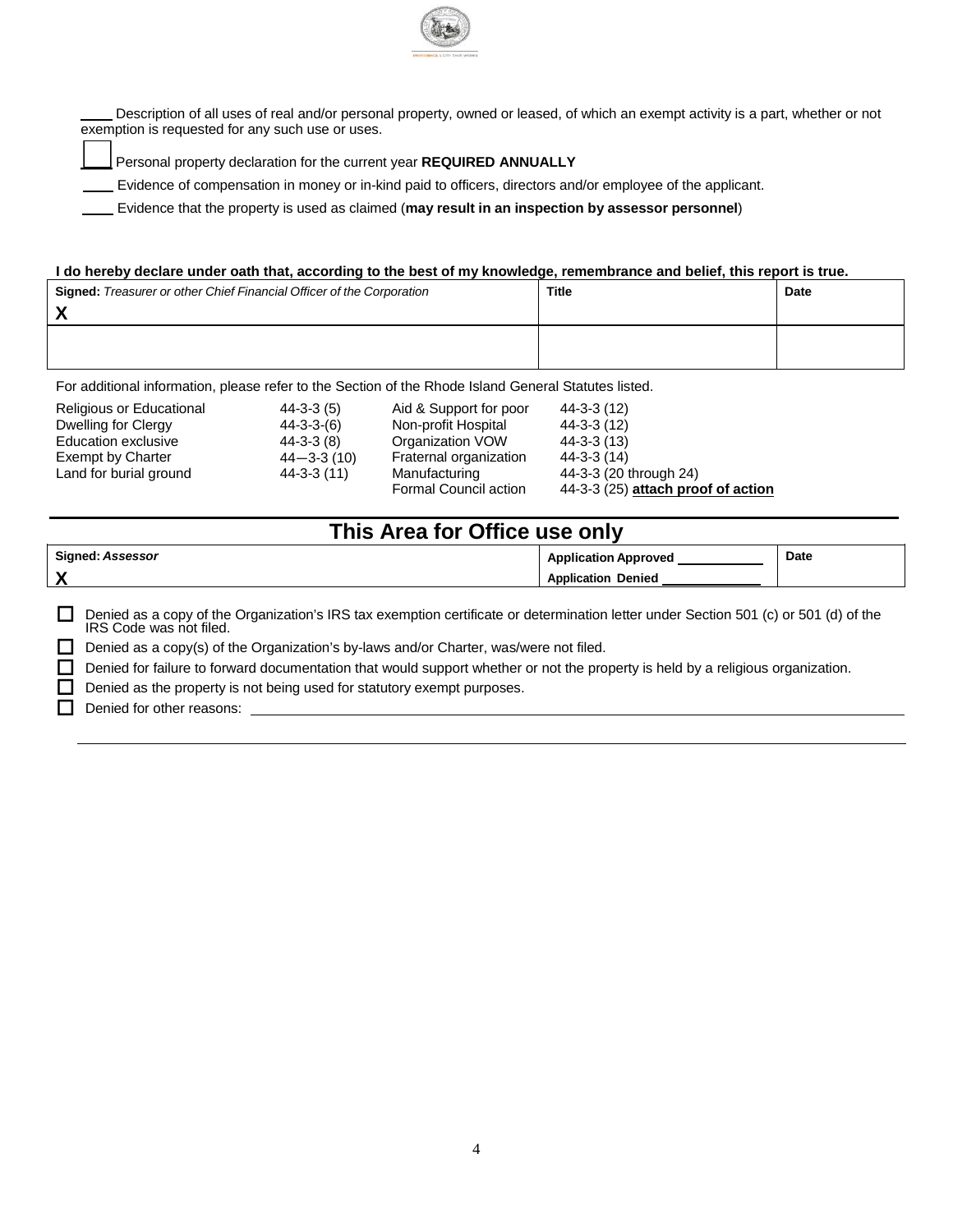#### **§ 44-3-3. Property exempt.**

(a) The following property is exempt from taxation:

(1) Property belonging to the state, except as provided in § 44-4-4.1;

(2) Lands ceded or belonging to the United States;

(3) Bonds and other securities issued and exempted from taxation by the government of the United States or of this state;

(4) Real estate, used exclusively for military purposes, owned by chartered or incorporated organizations approved by the adjutant general and composed of members of the national guard, the naval militia, or the independent, chartered-military organizations;

(5) Buildings for free public schools, buildings for religious worship, and the land upon which they stand and immediately surrounding them, to an extent not exceeding five (5) acres so far as the buildings and land are occupied and used exclusively for religious or educational purposes;

(6) Dwellings houses and the land on which they stand, not exceeding one acre in size, or the minimum lot size for zone in which the dwelling house is located, whichever is the greater, owned by, or held in trust for, any religious organization and actually used by its officiating clergy; provided, further, that in the town of Charlestown, where the property previously described in this paragraph is exempt in total, along with dwelling houses and the land on which they stand in Charlestown, not exceeding one acre in size, or the minimum lot size for zone in which the dwelling house is located, whichever is the greater, owned by, or held in trust for, any religious organization and actually used by its officiating clergy, or used as a convent, nunnery, or retreat center by its religious order;

(7) Intangible personal property owned by, or held in trust for, any religious or charitable organization, if the principal or income is used or appropriated for religious or charitable purposes;

(8) Buildings and personal estate owned by any corporation used for a school, academy, or seminary of learning, and of any incorporated public charitable institution, and the land upon which the buildings stand and immediately surrounding them to an extent not exceeding one acre, so far as they are used exclusively for educational purposes, but no property or estate whatever is hereafter exempt from taxation in any case where any part of its income or profits, or of the business carried on there, is divided among its owners or stockholders; provided, however, that unless any private nonprofit corporation organized as a college or university located in the town of Smithfield reaches a memorandum of agreement with the town of Smithfield, the town of Smithfield shall bill the actual costs for police, fire, and rescue services supplied, unless otherwise reimbursed, to said corporation commencing March 1, 2014;

(9) Estates, persons, and families of the president and professors for the time being of Brown University for not more than ten thousand dollars (\$10,000) for each officer, the officer's estate, person, and family included, but only to the extent that any person had claimed and utilized the exemption prior to, and for a period ending, either on or after December 31, 1996;

(10) Property especially exempt by charter unless the exemption has been waived in whole or in part;

(11) Lots of land exclusively for burial grounds;

(12) Property, real and personal, held for, or by, an incorporated library, society, or any free public library, or any free public library society, so far as the property is held exclusively for library purposes, or for the aid or support of the aged poor, or poor friendless children, or the poor generally, or for a nonprofit hospital for the sick or disabled;

(13) Real or personal estate belonging to, or held in trust for, the benefit of incorporated organizations of veterans of any war in which the United States has been engaged, the parent body of which has been incorporated by act of Congress, to the extent of four hundred thousand dollars (\$400,000) if actually used and occupied by the association; provided, that the city council of the city of Cranston may by ordinance exempt the real or personal estate as previously described in this subdivision located within the city of Cranston to the extent of five hundred thousand dollars (\$500,000);

(14) Property, real and personal, held for, or by, the fraternal corporation, association, or body created to build and maintain a building or buildings for its meetings or the meetings of the general assembly of its members, or subordinate bodies of the fraternity, and for the accommodation of other fraternal bodies or associations, the entire net income of which real and personal property is exclusively applied or to be used to build, furnish, and maintain an asylum or asylums, a home or homes, a school or schools, for the free education or relief of the members of the fraternity, or the relief, support, and care of worthy and indigent members of the fraternity, their wives, widows, or orphans, and any fund given or held for the purpose of public education, almshouses, and the land and buildings used in connection therewith;

(15) Real estate and personal property of any incorporated volunteer fire engine company or incorporated volunteer ambulance or rescue corps in active service;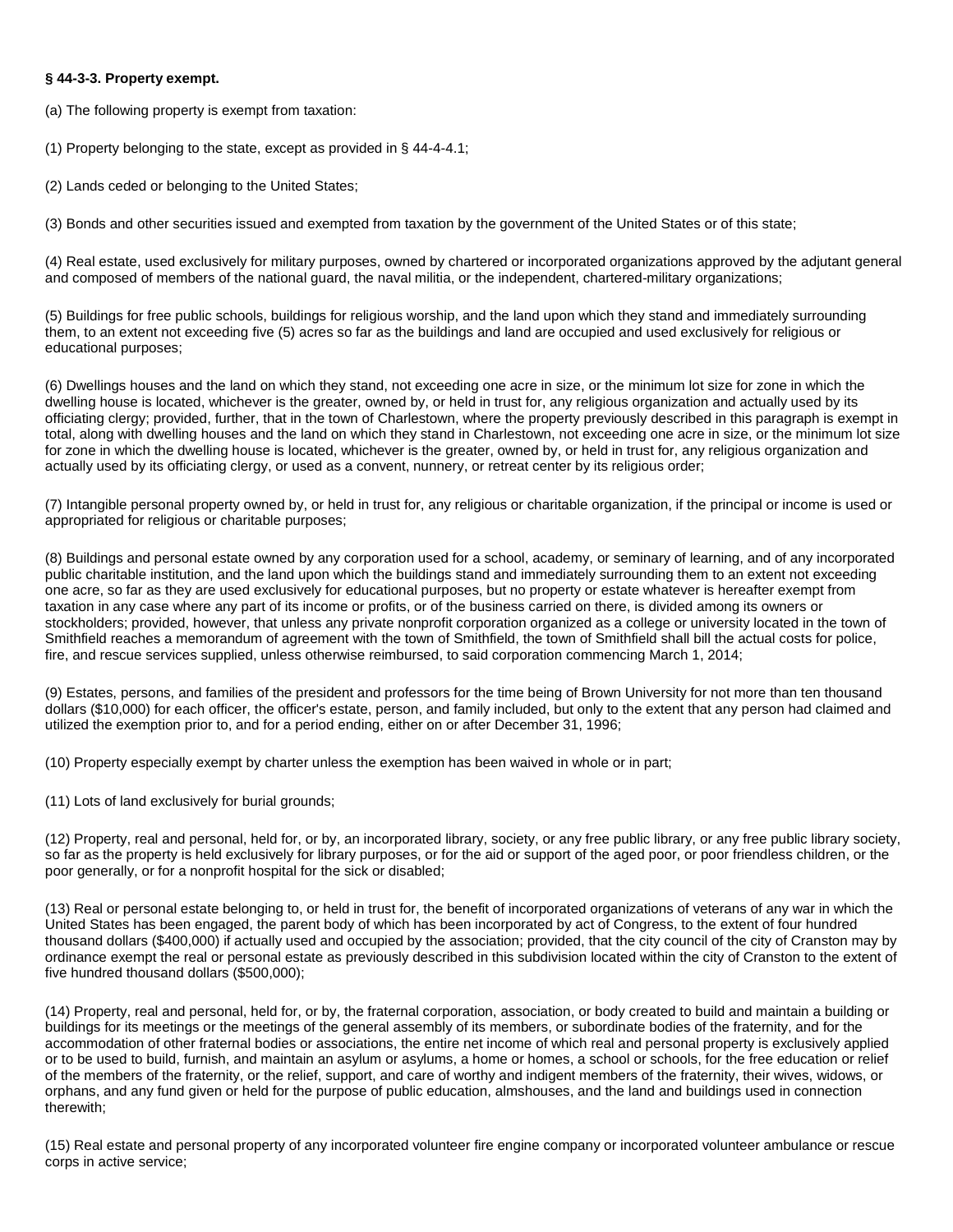(16) The estate of any person who, in the judgment of the assessors, is unable from infirmity or poverty to pay the tax; provided, that in the towns of Burrillville and West Greenwich, the tax shall constitute a lien for five (5) years on the property where the owner is entitled to the exemption. At the expiration of five (5) years, the lien shall be abated in full. Provided, if the property is sold or conveyed, or if debt secured by the property is refinanced during the five-year (5) period, the lien immediately becomes due and payable; any person claiming the exemption aggrieved by an adverse decision of an assessor shall appeal the decision to the local board of tax review and thereafter according to the provisions of § 44-5-26;

(17) Household furniture and family stores of a housekeeper in the whole, including clothing, bedding, and other white goods, books, and all other tangible personal property items that are common to the normal household;

(18) Improvements made to any real property to provide a shelter and fallout protection from nuclear radiation, to the amount of one thousand five hundred dollars (\$1,500); provided, that the improvements meet applicable standards for shelter construction established, from time to time, by the Rhode Island emergency management agency. The improvements are deemed to comply with the provisions of any building code or ordinance with respect to the materials or the methods of construction used and any shelter or its establishment is deemed to comply with the provisions of any zoning code or ordinance;

(19) Aircraft for which the fee required by § 1-4-6 has been paid to the tax administrator;

#### (20) *Manufacturer's inventory.*

(i) For the purposes of §§ 44-4-10, 44-5-3, 44-5-20, and 44-5-38, a person is deemed to be a manufacturer within a city or town within this state if that person uses any premises, room, or place in it primarily for the purpose of transforming raw materials into a finished product for trade through any or all of the following operations: adapting, altering, finishing, making, and ornamenting; provided, that public utilities; non-regulated power producers commencing commercial operation by selling electricity at retail or taking title to generating facilities on or after July 1, 1997; building and construction contractors; warehousing operations, including distribution bases or outlets of out-of-state manufacturers; and fabricating processes incidental to warehousing or distribution of raw materials, such as alteration of stock for the convenience of a customer; are excluded from this definition;

(ii) For the purposes of this section and §§ 44-4-10 and 44-5-38, the term "manufacturer's inventory," or any similar term, means and includes the manufacturer's raw materials, the manufacturer's work in process, and finished products manufactured by the manufacturer in this state, and not sold, leased, or traded by the manufacturer or its title or right to possession divested; provided, that the term does not include any finished products held by the manufacturer in any retail store or other similar selling place operated by the manufacturer whether or not the retail establishment is located in the same building in which the manufacturer operates the manufacturing plant;

(iii) For the purpose of § 44-11-2, a "manufacturer" is a person whose principal business in this state consists of transforming raw materials into a finished product for trade through any or all of the operations described in paragraph (i) of this subdivision. A person will be deemed to be principally engaged if the gross receipts that person derived from the manufacturing operations in this state during the calendar year or fiscal year mentioned in § 44-11-1 amounted to more than fifty percent (50%) of the total gross receipts that person derived from all the business activities in which that person engaged in this state during the taxable year. For the purpose of computing the percentage, gross receipts derived by a manufacturer from the sale, lease, or rental of finished products manufactured by the manufacturer in this state, even though the manufacturer's store or other selling place may be at a different location from the location of the manufacturer's manufacturing plant in this state, are deemed to have been derived from manufacturing;

(iv) Within the meaning of the preceding paragraphs of this subdivision, the term "manufacturer" also includes persons who are principally engaged in any of the general activities coded and listed as establishments engaged in manufacturing in the Standard Industrial Classification Manual prepared by the Technical Committee on Industrial Classification, Office of Statistical Standards, Executive Office of the President, United States Bureau of the Budget, as revised from time to time, but eliminating as manufacturers those persons, who, because of their limited type of manufacturing activities, are classified in the manual as falling within the trade rather than an industrial classification of manufacturers. Among those thus eliminated, and accordingly also excluded as manufacturers within the meaning of this paragraph, are persons primarily engaged in selling, to the general public, products produced on the premises from which they are sold, such as neighborhood bakeries, candy stores, ice cream parlors, shade shops, and custom tailors, except, that a person who manufactures bakery products for sale primarily for home delivery, or through one or more non-baking retail outlets, and whether or not retail outlets are operated by the person, is a manufacturer within the meaning of this paragraph;

(v) The term "Person" means and includes, as appropriate, a person, partnership, or corporation; and

(vi) The department of revenue shall provide to the local assessors any assistance that is necessary in determining the proper application of the definitions in this subdivision;

(21) Real and tangible personal property acquired to provide a treatment facility used primarily to control the pollution or contamination of the waters or the air of the state, as defined in chapter 12 of title 46 and chapter 25 of title 23, respectively, the facility having been constructed, reconstructed, erected, installed, or acquired in furtherance of federal or state requirements or standards for the control of water or air pollution or contamination, and certified as approved in an order entered by the director of environmental management. The property is exempt as long as it is operated properly in compliance with the order of approval of the director of environmental management; provided, that any grant of the exemption by the director of environmental management in excess of ten (10) years is approved by the city or town in which the property is situated. This provision applies only to water and air pollution control properties and facilities installed for the treatment of waste waters and air contaminants resulting from industrial processing; furthermore, it applies only to water or air pollution control properties and facilities placed in operation for the first time after April 13, 1970;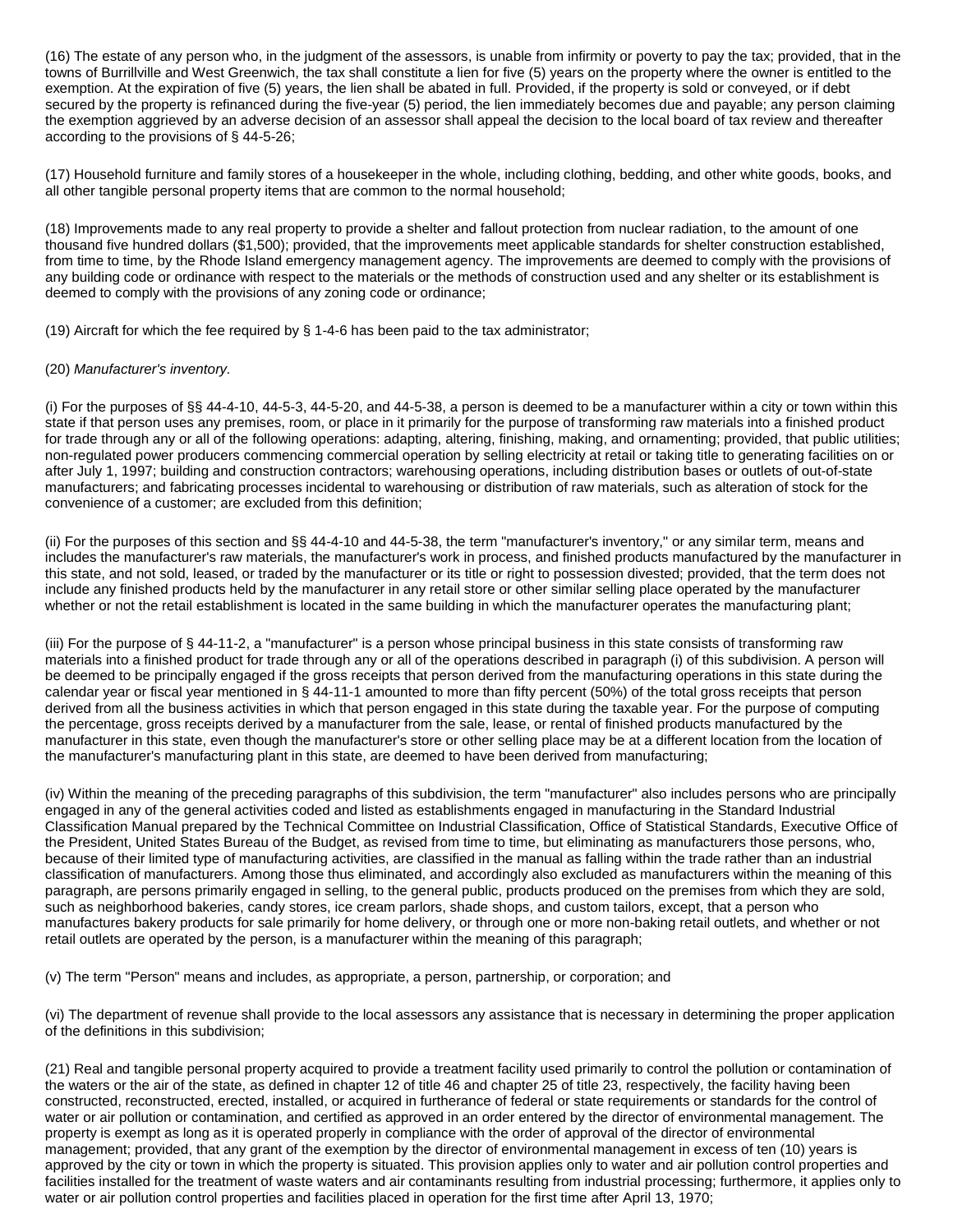(22) New manufacturing machinery and equipment acquired or used by a manufacturer and purchased after December 31, 1974. Manufacturing machinery and equipment is defined as:

(i) Machinery and equipment used exclusively in the actual manufacture or conversion of raw materials or goods in the process of manufacture by a manufacturer, as defined in subdivision (20), and machinery, fixtures, and equipment used exclusively by a manufacturer for research and development or for quality assurance of its manufactured products;

(ii) Machinery and equipment that is partially used in the actual manufacture or conversion of raw materials or goods in process of manufacture by a manufacturer, as defined in subdivision (20), and machinery, fixtures, and equipment used by a manufacturer for research and development or for quality assurance of its manufactured products, to the extent to which the machinery and equipment is used for the manufacturing processes, research and development, or quality assurance. In the instances where machinery and equipment is used in both manufacturing and/or research and development and/or quality assurance activities and non-manufacturing activities, the assessment on machinery and equipment is prorated by applying the percentage of usage of the equipment for the manufacturing, research and development, and quality-assurance activity to the value of the machinery and equipment for purposes of taxation, and the portion of the value used for manufacturing, research and development, and quality assurance is exempt from taxation. The burden of demonstrating this percentage usage of machinery and equipment for manufacturing and for research and development and/or quality assurance of its manufactured products rests with the manufacturer; and

(iii) Machinery and equipment described in §§ 44-18-30(7) and 44-18-30(22) that was purchased after July 1, 1997; provided that the city or town council of the city or town in which the machinery and equipment is located adopts an ordinance exempting the machinery and equipment from taxation. For purposes of this subsection, city councils and town councils of any municipality may, by ordinance, wholly or partially exempt from taxation the machinery and equipment discussed in this subsection for the period of time established in the ordinance and may, by ordinance, establish the procedures for taxpayers to avail themselves of the benefit of any exemption permitted under this section; provided, that the ordinance does not apply to any machinery or equipment of a business, subsidiary, or any affiliated business that locates or relocates from a city or town in this state to another city or town in the state;

(23) Precious metal bullion, meaning any elementary metal that has been put through a process of melting or refining, and that is in a state or condition that its value depends upon its content and not its form. The term does not include fabricated precious metal that has been processed or manufactured for some one or more specific and customary industrial, professional, or artistic uses;

(24) Hydroelectric power-generation equipment, which includes, but is not limited to, turbines, generators, switchgear, controls, monitoring equipment, circuit breakers, transformers, protective relaying, bus bars, cables, connections, trash racks, headgates, and conduits. The hydroelectric power-generation equipment must have been purchased after July 1, 1979, and acquired or used by a person or corporation who or that owns or leases a dam and utilizes the equipment to generate hydroelectric power;

(25) Subject to authorization by formal action of the council of any city or town, any real or personal property owned by, held in trust for, or leased to an organization incorporated under chapter 6 of title 7, as amended, or an organization meeting the definition of "charitable trust" set out in § 18-9-4, as amended, or an organization incorporated under the not-for-profits statutes of another state or the District of Columbia, the purpose of which is the conserving of open space, as that term is defined in chapter 36 of title 45, as amended, provided the property is used exclusively for the purposes of the organization;

(26) Tangible personal property, the primary function of which is the recycling, reuse, or recovery of materials (other than precious metals, as defined in § 44-18-30(24)(ii) and (iii)), from, or the treatment of "hazardous wastes," as defined in § 23-19.1-4, where the "hazardous wastes" are generated primarily by the same taxpayer and where the personal property is located at, in, or adjacent to a generating facility of the taxpayer. The taxpayer may, but need not, procure an order from the director of the department of environmental management certifying that the tangible personal property has this function, which order effects a conclusive presumption that the tangible personal property qualifies for the exemption under this subdivision. If any information relating to secret processes or methods of manufacture, production, or treatment is disclosed to the department of environmental management only to procure an order, and is a "trade secret" as defined in § 28-21-10(b), it shall not be open to public inspection or publicly disclosed unless disclosure is otherwise required under chapter 21 of title 28 or chapter 24.4 of title 23;

(27) Motorboats as defined in § 46-22-2 for which the annual fee required in § 46-22-4 has been paid;

(28) Real and personal property of the Providence Performing Arts Center, a non-business corporation as of December 31, 1986;

(29) Tangible personal property owned by, and used exclusively for the purposes of, any religious organization located in the city of Cranston;

(30) Real and personal property of the Travelers Aid Society of Rhode Island, a nonprofit corporation, the Union Mall Real Estate Corporation, and any limited partnership or limited liability company that is formed in connection with, or to facilitate the acquisition of, the Providence YMCA Building;

(31) Real and personal property of Meeting Street Center or MSC Realty, Inc., both not-for-profit Rhode Island corporations, and any other corporation, limited partnership, or limited liability company that is formed in connection with, or to facilitate the acquisition of, the properties designated as the Meeting Street National Center of Excellence on Eddy Street in Providence, Rhode Island;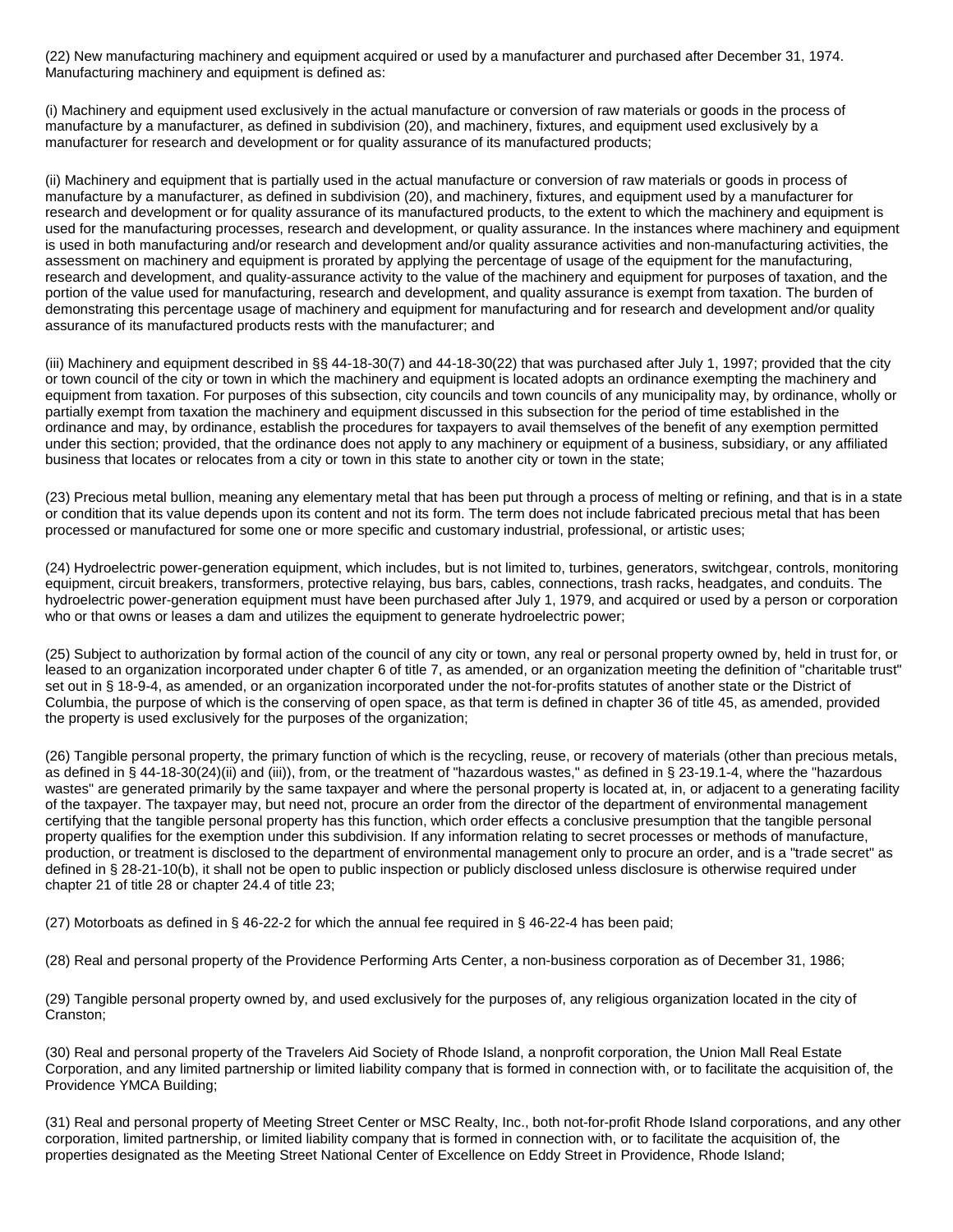(32) The buildings, personal property, and land upon which the buildings stand, located on Pomham Island, East Providence, currently identified as Assessor's Map 211, Block 01, Parcel 001.00, that consists of approximately twenty-one thousand three hundred (21,300) square feet and is located approximately eight hundred sixty feet (860'), more or less, from the shore, and limited exclusively to these said buildings, personal estate and land, provided that said property is owned by a qualified 501(c)(3) organization, such as the American Lighthouse Foundation, and is used exclusively for a lighthouse;

(33) The Stadium Theatre Performing Arts Centre building located in Monument Square, Woonsocket, Rhode Island, so long as said Stadium Theatre Performing Arts Center is owned by the Stadium Theatre Foundation, a Rhode Island nonprofit corporation;

(34) Real and tangible personal property of St. Mary Academy – Bay View, located in East Providence, Rhode Island;

(35) Real and personal property of East Bay Community Action Program and its predecessor, Self Help, Inc; provided, that the organization is qualified as a tax-exempt corporation under § 501(c)(3) of the United States Internal Revenue Code;

(36) Real and personal property located within the city of East Providence of the Columbus Club of East Providence, a Rhode Island charitable nonprofit corporation;

(37) Real and personal property located within the city of East Providence of the Columbus Club of Barrington, a Rhode Island charitable nonprofit corporation;

(38) Real and personal property located within the city of East Providence of Lodge 2337 BPO Elks, a Rhode Island nonprofit corporation;

(39) Real and personal property located within the city of East Providence of the St. Andrews Lodge No. 39, a Rhode Island charitable nonprofit corporation;

(40) Real and personal property located within the city of East Providence of the Trustees of Methodist Health and Welfare service a/k/a United Methodist Elder Care, a Rhode Island nonprofit corporation;

(41) Real and personal property located on the first floor of 90 Leonard Avenue within the city of East Providence of the Zion Gospel Temple, Inc., a religious nonprofit corporation;

(42) Real and personal property located within the city of East Providence of the Cape Verdean Museum Exhibit, a Rhode Island nonprofit corporation;

(43) The real and personal property owned by a qualified 501(c)(3) organization that is affiliated and in good standing with a national, congressionally chartered organization and thereby adheres to that organization's standards and provides activities designed for recreational, educational, and character building purposes for children from ages six (6) years to seventeen (17) years;

(44) Real and personal property of the Rhode Island Philharmonic Orchestra and Music School; provided, that the organization is qualified as a tax-exempt corporation under § 501(c)(3) of the United States Internal Revenue Code;

(45) The real and personal property located within the town of West Warwick at 211 Cowesett Avenue, Plat 29-Lot 25, which consists of approximately twenty-eight thousand seven hundred fifty (28,750) square feet and is owned by the Station Fire Memorial Foundation of East Greenwich, a Rhode Island nonprofit corporation;

(46) Real and personal property of the Comprehensive Community Action Program, a qualified tax-exempt corporation under § 501(c)(3) of the United States Internal Revenue Code;

(47) Real and personal property located at 52 Plain Street, within the city of Pawtucket of the Pawtucket Youth Soccer Association, a Rhode Island nonprofit corporation;

(48) Renewable energy resources, as defined in § 39-26-5, used in residential systems and associated equipment used therewith in service after December 31, 2015;

(49) Renewable energy resources, as defined in § 39-26-5, if employed by a manufacturer, as defined in subsection (a) of this section, shall be exempt from taxation in accordance with subsection (a) of this section;

(50) Real and personal property located at 415 Tower Hill Road within the town of North Kingstown, of South County Community Action, Inc., a qualified tax-exempt corporation under § 501(c)(3) of the United States Internal Revenue Code;

(51) As an effort to promote business growth, tangible business or personal property, in whole or in part, within the town of Charlestown's community limits, subject to authorization by formal action of the town council of the town of Charlestown;